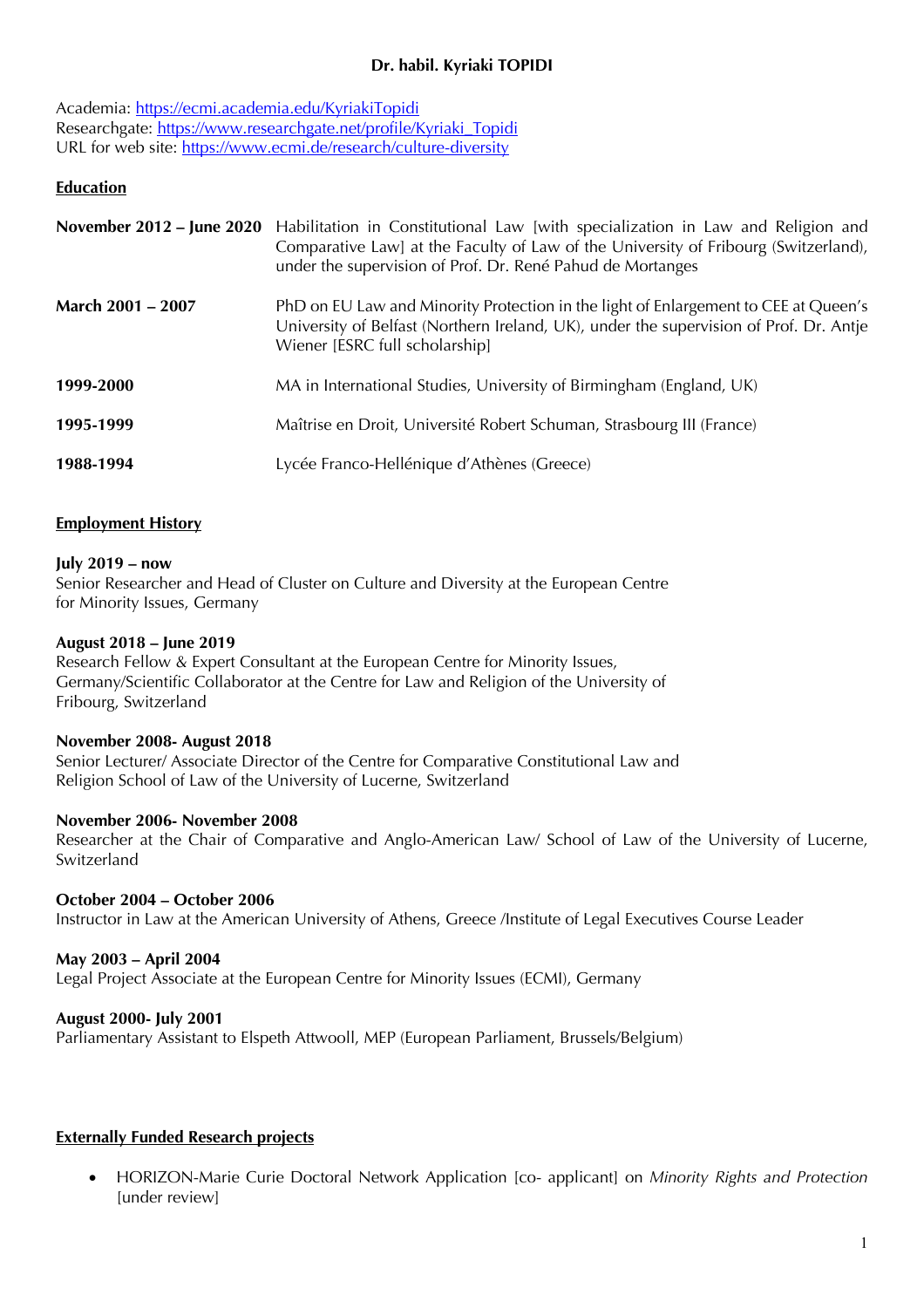- Research Project on 'Religious Diversity and Legal Empowerment in Public Education: A Comparative Study on Forms of Legal Pluralism in Schools', International Short Visit funded by the Swiss National Science Foundation (October-December 2016)
- Annual Transnational Doctoral Research Programme on Law and Culture at the University of Lucerne (Doctoral Training Programme) co-funded by the Conference of Swiss Rectors (2010-2016) and the Faculty of Law of the University of Luzern
- Research Project on the 'Rights of the Roma EU Citizens' managed by the London School of Economics Enterprise and funded by the European Parliament (May 2010- February 2011)
- Research Project on 'Vulnerability as a concept of human rights law'. Short International Visit funded by the Swiss National Science Foundation (February – March 2009)
- Research Project on 'Post-EU enlargement Constitutionalization in Central and Eastern Europe' funded by the Gerbert Rüf Stiftung (September 2008-February 2010)

### **Teaching Activities**

| Human Rights and Human Dignity: Interdisciplinary Perspectives |
|----------------------------------------------------------------|
| Comparative Public European Law                                |
| Introduction to Comparative Law and Court Systems              |
| Law, State and Religion                                        |
| Advanced Lawyering Skills and Legal Writing                    |
| <i>Ethnic Minorities Law</i>                                   |
| Public International Law and Diplomacy                         |
| European Union Law                                             |
| Introduction to the English Legal System                       |
|                                                                |

# **Membership in scientific societies and individual scientific reviewing activities**

- Editor of the *Journal for Ethnopolitics and Minority Issues* (JEMIE)
- Expert on religious minorities for the Advisory Committee of the Framework Convention on the Protection of National Minorities (Council of Europe)  $4<sup>th</sup>$  report on Switzerland /5<sup>th</sup> cycle report on Germany
- Assessor for the Global Pluralism Monitor at the Global Centre for Pluralism (Ottawa/Canada)
- Board Member and co-Chair of Working Group on Migration of the Research Committee on Sociology of Law (International Sociology Association)
- Associate Editor for the Berkeley Comparative Equality & Anti-discrimination Law E-journal (2018-2019)
- Scientific Collaborator at the Institute of Law and Religion at the Faculty of Law of the University of Fribourg/Switzerland
- Member of the Interdisciplinary Centre for European Studies of the University of Flensburg/Germany
- Member of the *International Association of Comparative Law Younger Scholars Forum of the American Society for Comparative Law (outreach committee)*
- Member of the *Berkeley Comparative Equality and Anti-Discrimination Law Study Group*
- Member of *Juris Diversitas*
- Scientific Expert for the International Association for the Defence of Religious Liberty
- Member of the Editorial Board of the *Journal of Law and Religion* (published by Cambridge University Press)
- Scientific Reviewer for Ashgate/Routledge, the online journals *Religions, Erasmus Law Review, South Asia Research, Law and Social Inquiry, Int'l Journal on Minority and Group Rights, Laws*
- Member of the *Assessing Accession Collaborative Research Network*
- Board Member of the Research Committee on European Unification (RC-3) of the International Political Science Association (IPSA) (July 2006- July 2009)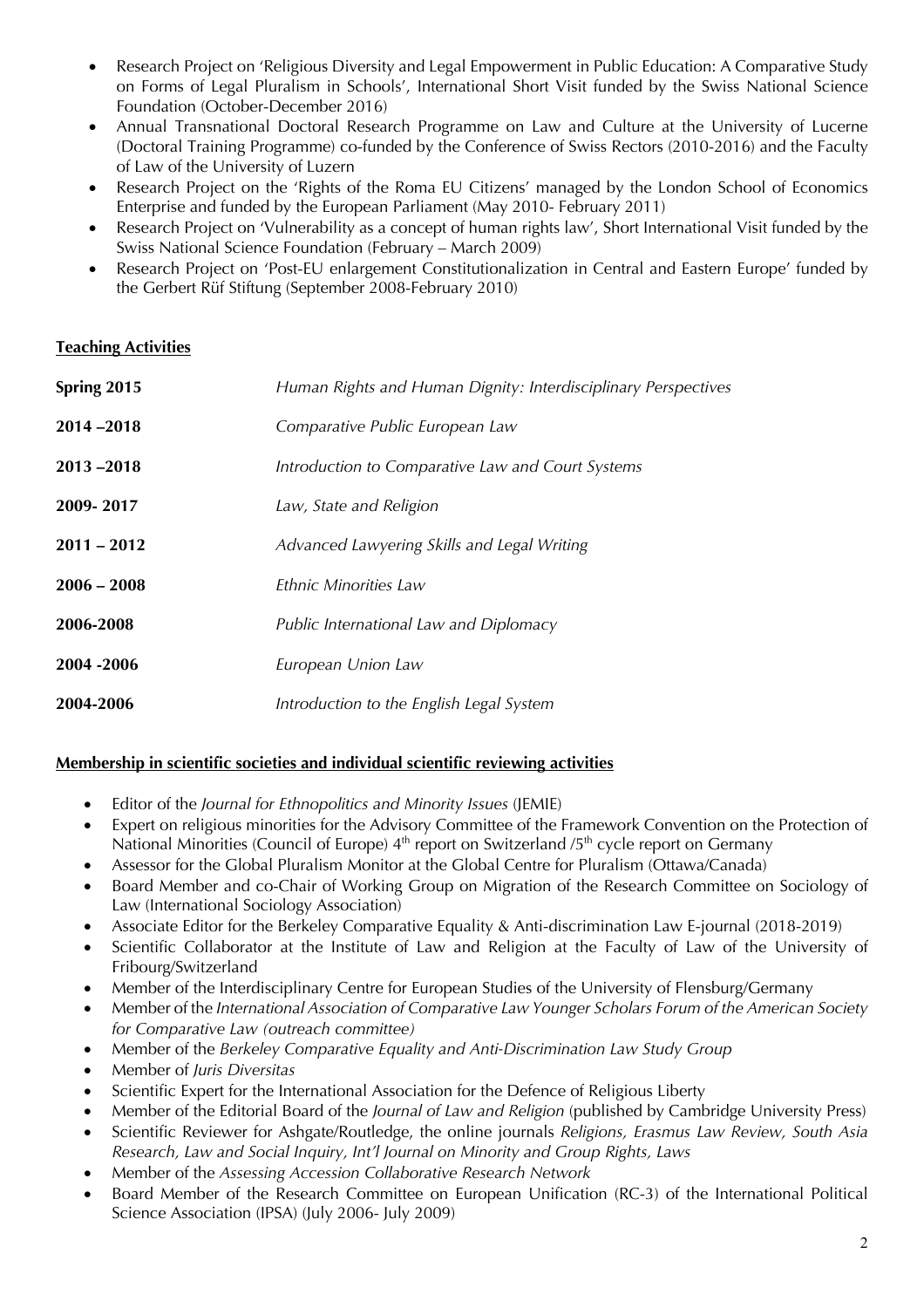- Member of the European Academy of Religion
- Member of the European Non-Territorial Autonomy Network (COST) (for Germany)
- Member of the Global Digital Human Rights Network (COST) (for Germany)
- (Co)-supervisor of the postgraduate theses at the University of Flensburg (Germany)

### **Organisation of conferences/ (post)-doctoral training**

- Convenor of the expert workshop on Minority Identity in the Digital Age (December 2019)
- Convenor of the expert workshop on Minority Rights and Social Movements (May 2021)
- Convenor of the expert workshop on Religious Identity in the Digital Space (October 2021)
- Convenor and trainer for the annual Transnational Doctoral Training Programme workshops and summer school at the University of Lucerne, also in collaboration with the Swiss Institute of Comparative Law (November 2010 – December 2016)
- Organizer of Network Meetings and Final Conference of the project on 'Post-EU enlargement Constitutionalization in Central and Eastern Europe' (2009-2011)

# **Fellowships**

- Visiting Research Fellow Onati Institute for the Sociology of Law (Spain)
- Visiting Lecturer at the Faculty of Law University of Leipzig (Germany) /Summer School
- Visiting Lecturer at the Faculty of Law- Technical University of Dresden (Germany)/Summer School
- Visiting Lecturer at the National Law University Delhi (India) / National Law University Patiala (India)
- Visiting Lecturer at the Faculty of Law University of Fribourg (Switzerland)
- Visiting Fellow Max Planck Institute of Social Anthropology (Germany) Department of Law and Anthropology
- Recurring Visiting Professor Radzyner School of Law, IDC Herzliya (Israel)
- Visiting Research Fellow Fordham University, School of Law, New York (USA)

### **Languages**

Greek: Mother tongue English: Excellent French: Excellent Italian: Very Good German: Good

# **TOPIDI, Kyriaki**

### **LIST OF PUBLICATIONS**

### *(i) Books and edited volumes*

EU Law, Minorities and Enlargement, Intersentia, 2010.

Constitutional Evolution in Central and Eastern Europe: Expansion and Integration in the EU, Ashgate, 2011 [together with Alexander H.E. Morawa].

Transnational Legal Processes and Human Rights, Ashgate, 2013 [together with Lauren Fielder].

Religion as Empowerment - Global Legal Perspectives, Routledge, 2016, [together with Lauren Fielder].

Normative Pluralism and Human Rights: Social Normativities in Conflict, Routledge, 2018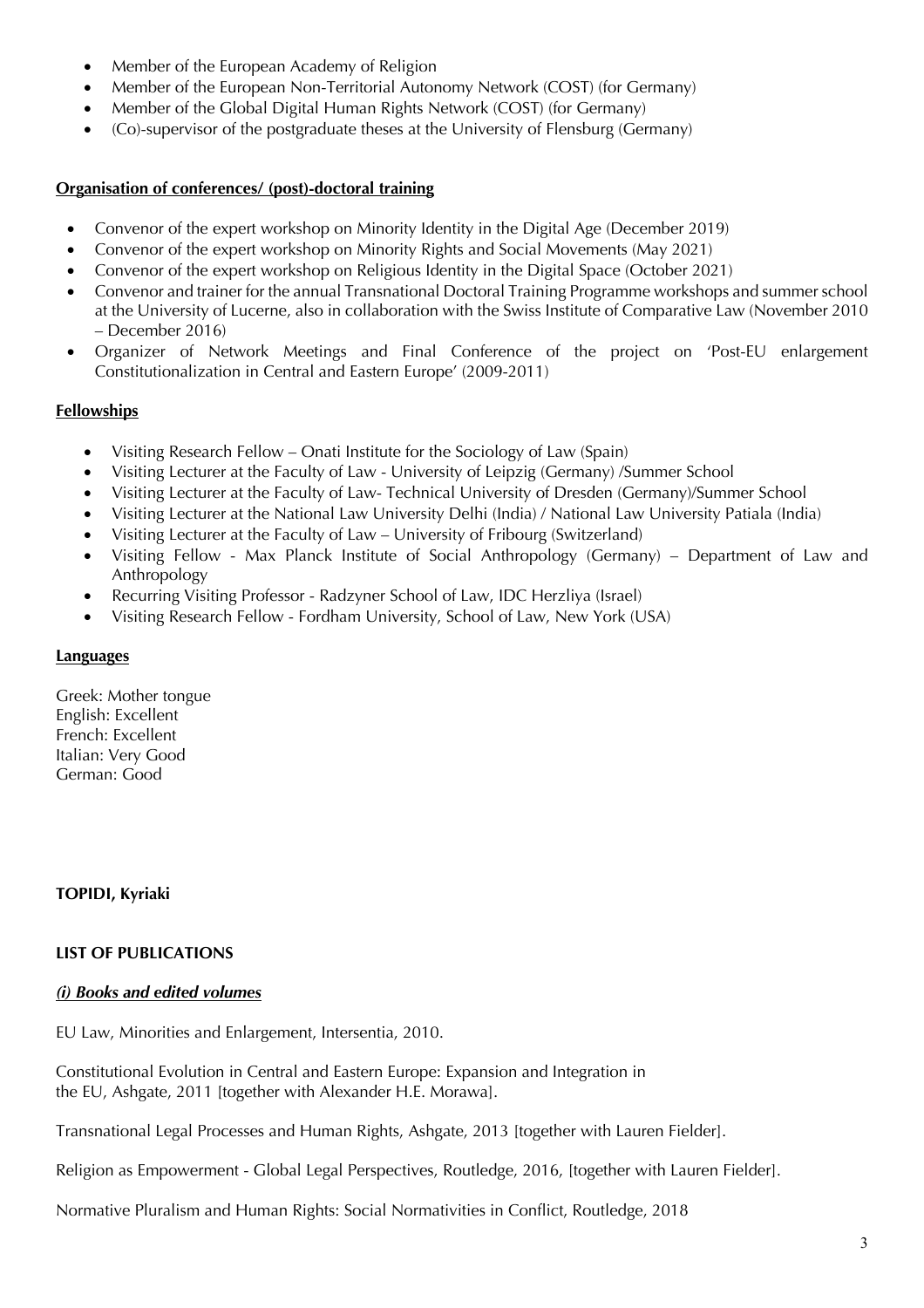Law and Religious Diversity in Education: The Right to Difference, Routledge, 2020

Minority Recognition and the Diversity Deficit: Comparative Perspectives, Hart [together with Jessika Eichler], 2022 (forthcoming)

### *(ii) Chapters in books*

'Legal Pluralism as Federalism?', in Martina Trettel and Nicolo Paolo Alessi (eds.), *Federalism and the Law of Diversity,*  BRILL, forthcoming.

'Regulation of Muslim Religious Minority Groups and the European State: The Unique Case of Legal Pluralism in Greece' in R. Medda-Windischer and K. Wonisch (eds.), *Traditional Instruments for New Challenges: The Squaring of the Circle?*, BRILL, forthcoming, 2022.

'Religious Education Approaches to Diversity Management in Britain: From Multiculturalism to Interculturalism in English Schools', in Christophe Van der Beken and Beza Dessalegn (eds.), Alternative approaches to ethno-cultural diversity management at sub-national levels: Ethiopia in comparative perspective, Ethiopian Constitutional and Public Law Series, School of Law, Addis Ababa University 2022, 217-262.

'Socio-political Articulations of Minority Recognition in a Global Legal Context', [together with Jessika Eichler], in J. Eichler and K. Topidi (eds.), *Minority Recognition and the Diversity Deficit: Comparative Perspectives*, Hart [forthcoming]

'Religious Minorities' Agency and State Recognition in a European Context', in J. Eichler and K. Topidi (eds.) *Minority Recognition and the Diversity Deficit: Comparative Perspectives*, Hart [forthcoming]

'Ubuntu in the New Environmental World Order', in Domenico Amirante and Silvia Bagni (eds.), *Environmental Constitutionalism*, Routledge, 2022, 49-67.

'Minority Identity in Digital Governance and the Challenges of Online Hate Speech Regulation in Europe', in A-M. Biro and D. Newman (eds.), *Minority Rights and Unstable Orders,* Routledge, (forthcoming), 2022

'Fundamental Rights and Racial and Cultural Minorities in the EU: Carving out a Mandate to Protect 'Others'', in Tove Malloy and Balazs Vizi (eds.) *Elgar Research Handbook on Minority Politics in the EU*, Elgar (forthcoming), 2022.

*'*Accountability in the globalized digital age: online content moderation & hate speech in the EU' in Piotr Mikuli and Grzegorz Kuca (eds.) *Accountability and the Law: Rights, Authority and Transparency of Public Power*, Routledge, 9-27, 2021

'Faith Education in Britain: A normative pluralist scenario in the making', in Tove Malloy and Levente Salat (eds.), *Non- Territorial Autonomy and Decentralisation: Ethno-Cultural Diversity Governance,* Routledge, pp. 215-239, 2020

'The Culturalization of Religion and the Pursuit of Diversity: Co-existence within Religious Difference in South Africa and Europe', in Christa Rautenbach et al. (eds.), *In the Shade of an African Baobab: Tom Bennett's Legacy,* Juta Publishers, 2018, pp. 106-122.

'The Unfinished Education: Power, Religion and Education Struggles in Multicultural Israel, in Kyriaki Topidi (ed.), *Normative Pluralism and Human Rights*, Routledge, 2018, pp.141-166.

'(In)justice in times of Crisis and Austerity: The case of Greece', in Piotr Mikuli (ed.), *Current Challenges in Court Administration*, Eleven International Publishing, 2017, pp.85-117.

'Diplomacy and Education: A New Priority for Public Policy and a Cultural Fact with Emotional and Political Power', in Liviu Olteanu (ed.), Diplomacy and Education for Religious Freedom: A New Priority for Public Policy, Conference Proceedings, International Association for the Defence of Religious Liberty, Bern, 2018, pp.46-51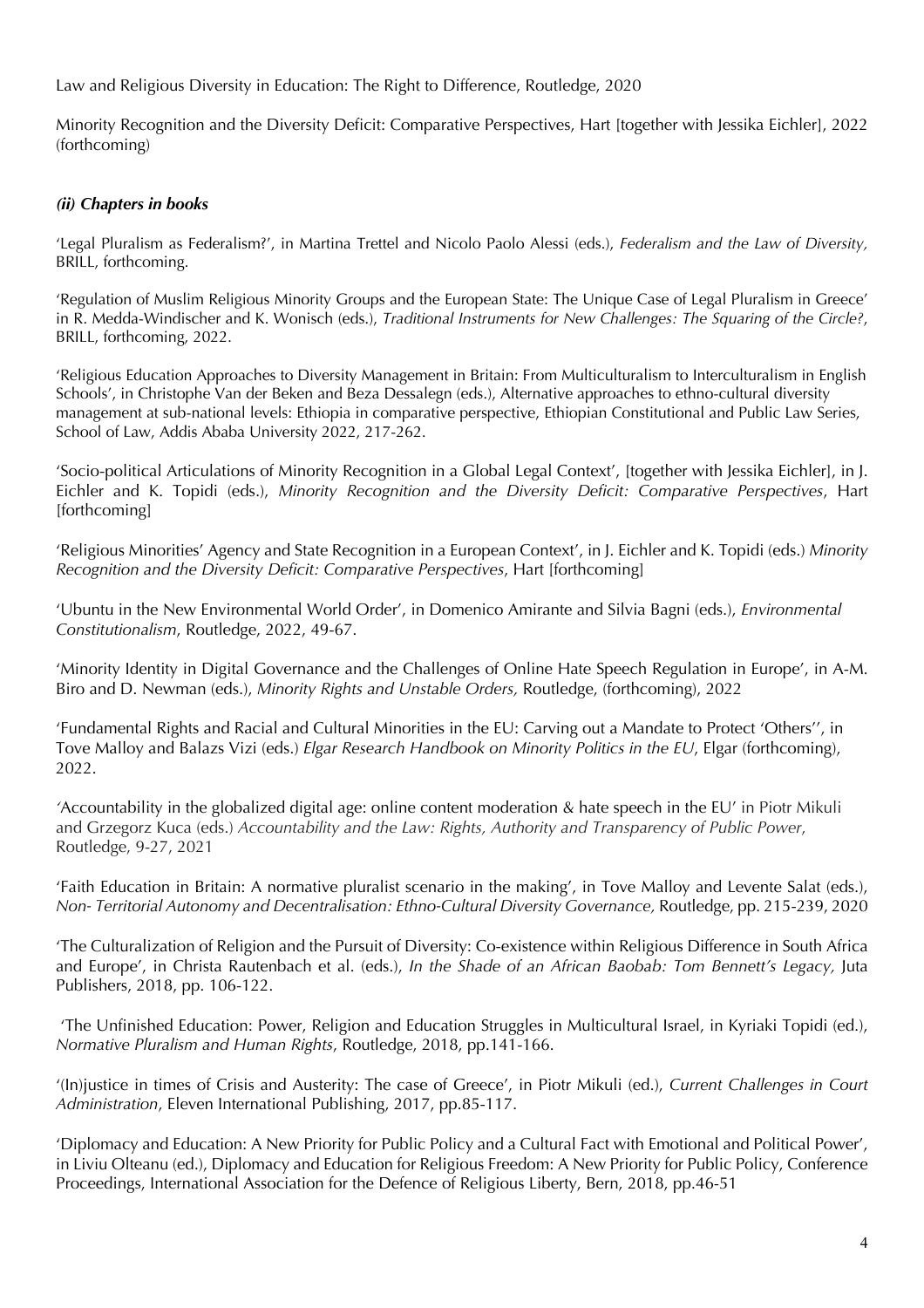'Religion and the Constitutional Order in the Orbit of the European Union: De-Constructing State Neutrality in Germany and Turkey ', in Anwar Alam and Konrad Pedzwiatr (eds.), *Multiculturalism, Secularism and Muslim Identity Politics in Europe and India*, New Century Publications, New Delhi, 2016, pp.133-176

'Law-Making & Law-Enforcement in the Age of Legal Pluralism: A view from Post-Multicultural Europe', in Howe and Lai(eds.), *Recht und der Weg in die Zukunft*, Schultess, Zürich, 2015, pp.53-72.

'Religion as Empowerment? Introduction'[together with Werner Menski] in Kyriaki Topidi and Lauren Fielder (eds.), Religion as Empowerment? Global Legal Perspectives, Routledge, 2016, pp.1-18.

'Public Education and Religious Rights: A Comparative Analysis', in Kyriaki Topidi and Lauren Fielder (eds.), Religion as Empowerment? Global Legal Perspectives, Routledge, 2016, pp.269-302**.**

'Conclusion: The Normative Dialogue between Religion and Law as a Cultural Endeavour: A Plea for Complexity and Context, in Kyriaki Topidi and Lauren Fielder (eds.), Religion as Empowerment? Global Legal Perspectives, Routledge, 2016, pp.303-315.

**'**Exercising Religious Rights in the European Classrooms: Value Conflicts between the National, the Supranational and the Transnational', in Kyriaki Topidi and Lauren Fielder (eds.), Transnational Legal Processes and Human Rights, Ashgate, 2013, pp.193-216.

'Introduction' [together with Lauren Fielder], in Kyriaki Topidi and Lauren Fielder (eds.), Transnational Legal Processes and Human Rights, Ashgate, 2013, pp.1-18

'Religious Diversity in Public Education: A Comparative European Perspective', in Cornelia Roux (ed.), Safe Spaces: Human Rights Education in Diverse Contexts, Sense Publishers, 2012, pp.109-128.

'Public Education and Religious Rights: Possibilities and Impossibilities', in Anja Mannjart et al.(eds.), Recht und der Weg in die Zukunft, Vol.60, Schultess, 2012, pp.205-218.

'Minority Issues in Europe and the EU experience with enlargement to Central and Eastern Europe,' 5th Warsaw Seminar on Human Rights, Conference Proceedings, Kontrast/Warsaw, 2012, pp.85-95.

'Constitutional Transition in Central and Eastern Europe', [together with Alexander Morawa], in Kyriaki Topidi & Alexander H.E. Morawa (eds.), Constitutional Evolution in Central and Eastern Europe: Expansion and Integration in the EU, Ashgate, 2011, pp.1-10.

"EU Constitutionalism after Enlargement to Central and Eastern Europe: An exercise in constitutional 'translation'?" in Kyriaki Topidi & Alexander H.E. Morawa (eds.),

Constitutional Evolution in Central and Eastern Europe: Expansion and Integration in the EU, Ashgate, 2011, pp.65- 85.

'EU Constitutionalization in Turkey: Exchanging visions and values on tolerance and diversity', in Baillet and Aas (eds.), Cosmopolitan Justice and its Discontents, Routledge, 2011, at pp.91-115.

'Unaccompanied minors and the right to family unification: The Iraqi experience – A comparative study of IHL and HRL', in Quenivet and Arnold (eds.) International Humanitarian law and human rights law: Towards a new merger in international law, Brill Publishers, 2008, pp.411-428.

'Minority Protection & EU Membership in the Baltic States: Myths & Reality', in Kasekamp and Päabo (eds.) Promoting Democratic Values in the Enlarging Europe: The Changing Role of the Baltic States from Importers to Exporters, Tartu University Press, 2006, at pp.28-39.

'Articles 24-26 of the Framework Convention for the Protection of National Minorities', in Weller (ed.), The Rights of Minorities in Europe: A Commentary on the Framework Convention for the Protection of National Minorities, Oxford University Press, 2005, pp.571-588.

'European Union standards and mechanisms for the protection of minorities and the prevention of discrimination' in Morawa (ed.) Handbook on the Implementation of Minority Rights, Council of Europe Publishing, 2005, pp.183-202.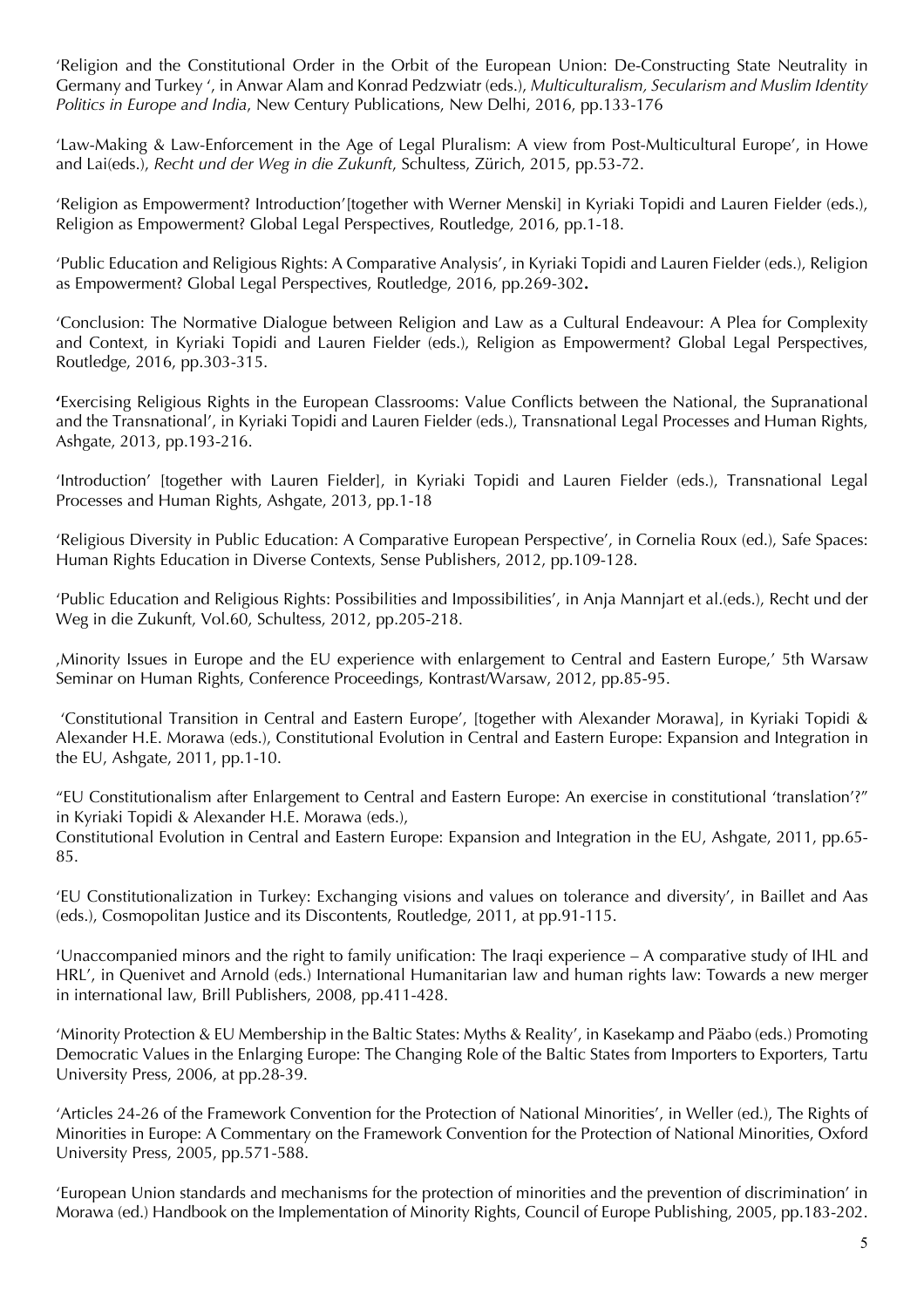### *(iii) Articles and studies in peer-reviewed journals and the internet*

'Religious Minority Identity in the work of the Advisory Committee of the Framework Convention for the Protection of National Minorities: A Multifaceted Challenge in Evolution', in Special Issue on *Religious Minority Special*  Protection vs Freedom of Religion for All? A Critical Appraisal from Europe and Beyond, ed. By Silvio Ferrari, Roberta Medda and Kerstin Wonisch, *Religions* 12, no. 10: 858, 2021, https://doi.org/10.3390/rel12100858

'The regulation and governance of online hate speech in the post-truth era: a European comparative perspective', in M. John, V.H. Devaiah, P.Baruah, M. Tundawala, N. Kumar (eds.) *Indian Yearbook of Comparative Law 2019*, Springer, 2021, 255-279.

'Religious pluralism and state-centric legal spaces in Europe: The Legacy and Implications of the European Court of Human Rights' *Molla Sali* case, *European Yearbook for Minority Issues*, Volume 18 (2021), 33-54.

*'*Εκπαίδευση και θρησκεία: Ο ρόλος του κράτους και οι νέες προκλήσεις' [Education and Religion: The role of the state and the new challenges] *Το Σύνταγμα*, Οκτώβριος 1-2/2020, 353-367

'Customary Law, Religion and Legal Pluralism in Israel: Islamic Law and Shari'a Courts in Constant Motion, *Revista General de Derecho Publico Comparado,* 2019, 26, available at https://www.iustel.com/v2/revistas/detalle\_revista.asp?numero=26&id=14

'Words that Hurt (2): National and International Perspectives on Hate Speech Regulation, ECMI Research Paper 119 (2019), available https://www.ecmi.de/publications/ecmi-research-papers/119-words-that-hurt-2-national-andinternational-perspectives-on-hate-speech-regulation

'Words that Hurt (1): Normative and Institutional Considerations in the Regulation of Hate Speech in Europe', ECMI Research Paper 118 (2019), available at https://www.ecmi.de/publications/ecmi-research-papers/118-words-thathurt-1-normative-and-institutional-considerations-in-the-regulation-of-hate-speech-in-europe

'Religious Freedom, National Identity and the Polish Catholic Church: Converging Visions of Nation and God', *Religions,* Special Issue, 2019, 10(5), 293, https://www.mdpi.com/2077-1444/10/5/293

'Faith-based Education and Equality: Towards an Education or Prejudice? – The Example of Faith Schools in England, *Berkeley Comparative & Anti-Discrimination Working Paper Series,*  https://papers.ssrn.com/sol3/papers.cfm?abstract\_id=3241652, 2018

'Θρησκευτική ορατότητα και απαγόρευση διακρίσεων στην Ευρώπη: Αλλαγή παραδείγματος;' [Religious Visibility and Non-Discrimination in Europe: A paradigm shift?], in *Εφαρμογές Δημοσίου Δικαίου* 2017, 30: 2-3, pp.139-146, in Greek)

'Post-multiculturalism and the Rise of culture in Europe', in Bagni, Silvia (ed.), *Lo Stato interculturale: una nuova eutopia? The Intercultural State: a new eutopia? El Estado intercultural: una nueva eutopia?* Bologna: Dipartimento di Scienze giuridiche, 2017, pp.86-98, DOI 10.6092/unibo/amsacta/5488 AMS Acta, University of Bologna

'Are the Copenhagen Criteria Undermined by the Lisbon Treaty?', European Yearbook of Minority Issues, Vol.10, pp.37-59, Martinus Nijhoff, Leiden, 2013.

'Minority Rights Protection & the Challenge of EU Membership: The case of Romania', Romanian Journal of Society and Politics, Issue 5(2), December 2006.

'Constitutionalising Minority Protection in the European Union: A Mission Impossible?', Working Paper of the IGC-NET, http://www.igcnet.org/Topidi\_minority%20protection\_Sept05.pdf.

'The Limits of EU Conditionality: Minority Rights in Slovakia', Journal on Ethnopolitics and Minority Issues in Europe, Special Focus 2003/1', http://www.ecmi.de/jemie/download/Focus1- 2003\_Topidi.pdf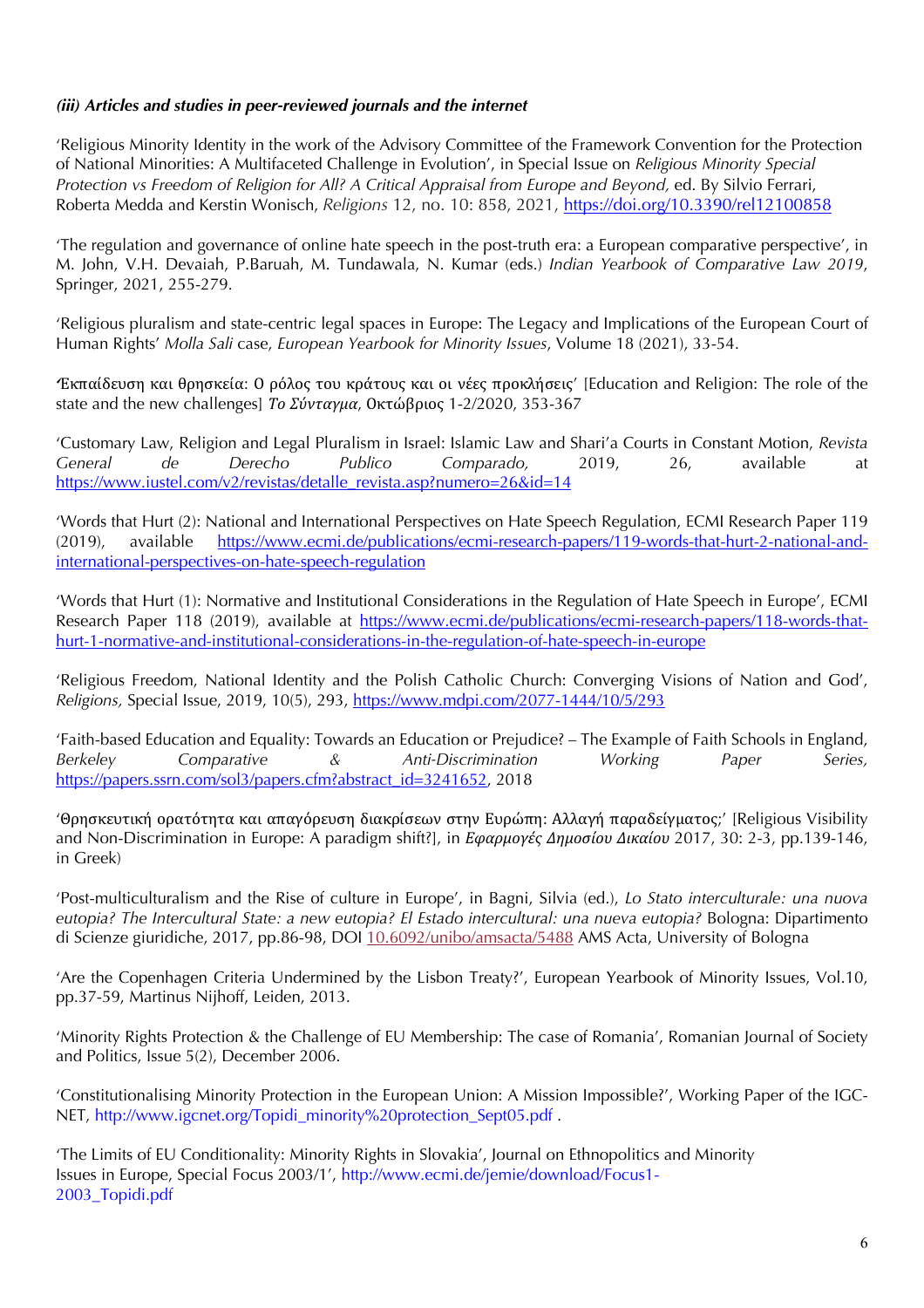European Parliament, Measures to promote the situation of EU Roma citizens in the European Union –Slovakia Report http://www.europarl.europa.eu/activities/committees/studies/download.do?language=en&file=34328

Human Rights and Minority Rights in the European Union – by Kirsten Shoraka (Abingdon: Routledge, 2010) –Book Review, European Law Review, Vol.36, No.5, October 2011, pp.756-758

### *(vi) List of Main Conference /Workshop Papers/Guest Lectures/Webinars*

**28 January 2022:** Colloque sur la Loi Confortant le Respect des Principes de la République, Université Paris II – Panthéon Assas

Title of paper: The Limits of Religious Education: Faith Schools in the UK as an alternative option to religious diversity management

**10 November 2021:** EURAC Webinar Series on Federalism and the Law of Diversity: Islands or Archipelago? Title of paper: Legal Pluralism as Federalism? [ available online at https://www.youtube.com/channel/UC6aFvKtjhA2LrkZWdH2ojsg ]

**27-28 October 2021:** Symposium on Family and Vulnerability of the International Academy for the Study of the Jurisprudence of the Family, College of Law and Business, Ramat-Gan (Israel)

Title of paper: 'Regulation of Muslim Religious Minority Groups and the European State: The Unique Case of Legal Pluralism in Greece'

**24-25 September 2021:** 2nd ENTAN Conference, Budapest

Title of paper: 'Faith Education in Britain: A normative pluralist scenario in the making'

2-3 September 2021: Traditional Governance and Women Network – 1<sup>st</sup> Workshop (North West University, Potchefstroom)

Title of paper: Women, minorities and traditional governance

**30 August 2021-2 September 2021:** 18<sup>th</sup> Annual Conference of the EASR on Resilient Religion, Pisa (Italy) Title of paper: 'Regulation of Muslim Religious Minority Groups and the European State: The Unique Case of Legal Pluralism in Greece'

**23 August 2021:** ECMI Summer School 2022 (Flensburg) -Keynote Lecture Title of paper: Minorities and the Digital Paradigm

**6-9 July 2021**: ICON Mundo Conference: The Future of Public Law, online Title of papers: 'Accountability in the globalized digital age: online content moderation & hate speech in the EU'; 'Hate Speech and Religious Minorities in the Digital Age'

**9-11 June 2021:** JURIS DIVERSITAS 7<sup>th</sup> General Congress: The Dark Side of the Law Title of paper: Deconstructing State-Centric Legal Spaces in Europe: The Legacy and Implications of the ECtHR's Molla Sali Case

**15 April 2021**: Expert Workshop for the European Youth Parliament (Regional Selection Conference for Germany) Title of workshop: Online Forms of Racism

**13 March 2021**: 4th Annual Thematic Conference of the School of Law/Alternative Approaches to Ethno-Cultural Diversity Management at Sub-National Levels: Ethiopia in Comparative Perspective (Addis Ababa University -Faculty of Law)

Title of contribution: From Multiculturalism to Interculturalism: Approaches to Religious Diversity Management in Education in England

**25 January 2021**: Expert Workshop on Anti-Semitism in Comparative Perspective: Recent Trends and Research Frontiers (Arizona State University)

Title of contribution: Commentary on Explaining Ethnoreligious Minority Targeting: Variation in Anti-Semitic Incidents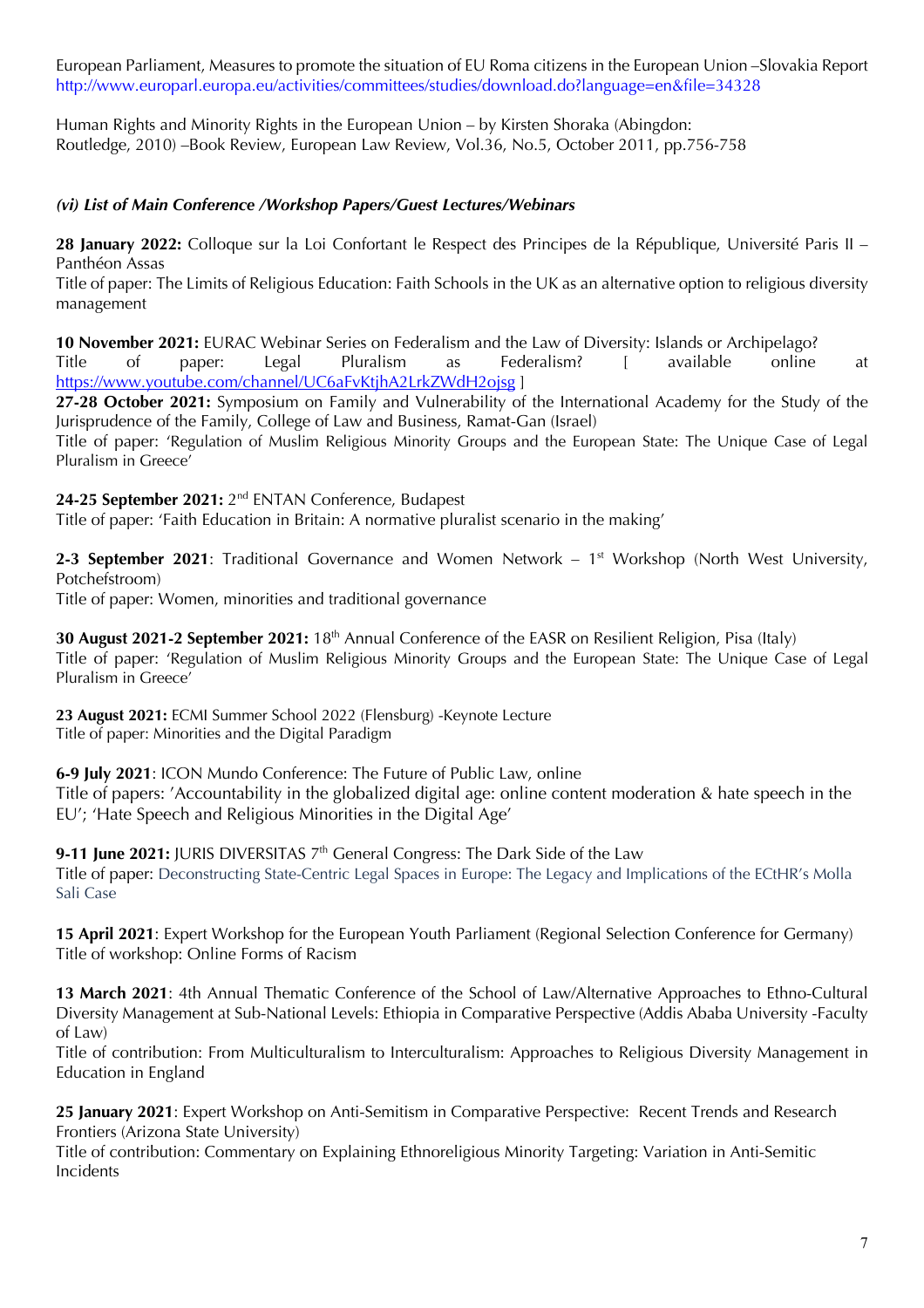**19-20 November 2020**: Expert Workshop on 'Migrating Recognition' or 'Constitutionalism(s) Reversed' Colloquium, Sciences-Po (Paris)

Title of paper: Religious Education as a Socio-Legal Experiment on inclusive plurality: A European example

**21-22 September 2020**: UN European Regional Forum on Hate Speech, Social Media and Minorities Expert Contribution on Causes, Scale and Impact of Hate Speech Targeting Minorities in Social Media

**9-11 September 2020**: 1<sup>st</sup> ENTAN Training School on Non-Territorial Autonomy, University of Southern Denmark Title of Module: Institutionalizing Islam in Europe

**4 June 2020**: EURAC Webinar on Minorities and COVID-19 (Episode 4) Title of contribution: COVID-19 and Religious Minorities [available at http://www.eurac.edu/en/research/autonomies/minrig/services/Pages/Webinars.aspx ]

**20 December 2019**: Religion, Church and Constitution in Greece and in Europe - Centre of Excellence Jean Monnet for Religion and Constitutionalism/ Aristotle University of Thessaloniki (Greece)

Title of paper: Εκπαίδευση και θρησκεία: Ο ρόλος του κράτους και οι νέες προκλήσεις' [Education and Religion: The role of the state and the new challenges]

**22-23 November 2019**: 1st Conference of the European Network on Non-Territorial Autonomy (ENTAN) – University of Belgrade (Serbia)

Title of paper: Managing Religious Diversity in Education: Addressing Competing (in)Equalities in Plural Societies

**30 October- 4 November 2019**: Post-Graduate Winter School on Legal Pluralism and Governance in the Global South/ National Law University Patiala (India)

Title of modules: The Importance of Being Empirical in Comparative Legal Studies/ The Role and Position of the State in Public Education: Challenges of Legal Pluralism

**25-27 September 2019**: Law and Development Research Network Annual Conference, Humboldt University (Germany)

Title of paper: Religious Otherness as a Source of Normative Conflict

**17-18 June 2019**: Berkeley Comparative Equality and Anti-Discrimination Law Study Group Annual Conference, Stockholm University (Sweden)

Title of Paper: Comparative Constitutional Law and Diversity Management: Towards a Right to Difference

10-11 May 2019: 9<sup>th</sup> Annual Younger Comparatists Committee Conference, McGill University, Montreal (Canada) Title of paper: Comparative Constitutional Law, Normative Pluralism and Diversity Management: Towards a Right to Difference

15-17 April 2019: Juris Diversitas 6<sup>th</sup> General Conference: Law, Roots and Space, North-West University, Potchefstroom, (South Africa)

Title of paper: Elastic Identities: Religious Diversity, Public Education and Non-Discrimination in Israel and South Africa

**28 March 2019**: 'How to Break Barriers and Achieve Results Beyond your Imagination', Community Leadership Training Workshop Bradford City Council (UK)

Title of Seminar: Religious Diversity and Conflict Management

**8 March 2019**, Guest Lecture at the Department of Comparative Constitutional Law of the Faculty of Law of the University of Bologna (Italy) Title of Lecture: Global Justice

4-7 March 2019, Annual Conference of the European Academy of Religion, Bologna (Italy) Title of Paper: From Tradition to Modernity and back: Religious Diversity in English Schools as a Test-Case for Multicultural Societies

**26 November 2018**: Guest Lecture at the Europa University Flensburg (Germany) Title of Paper: Education and Minorities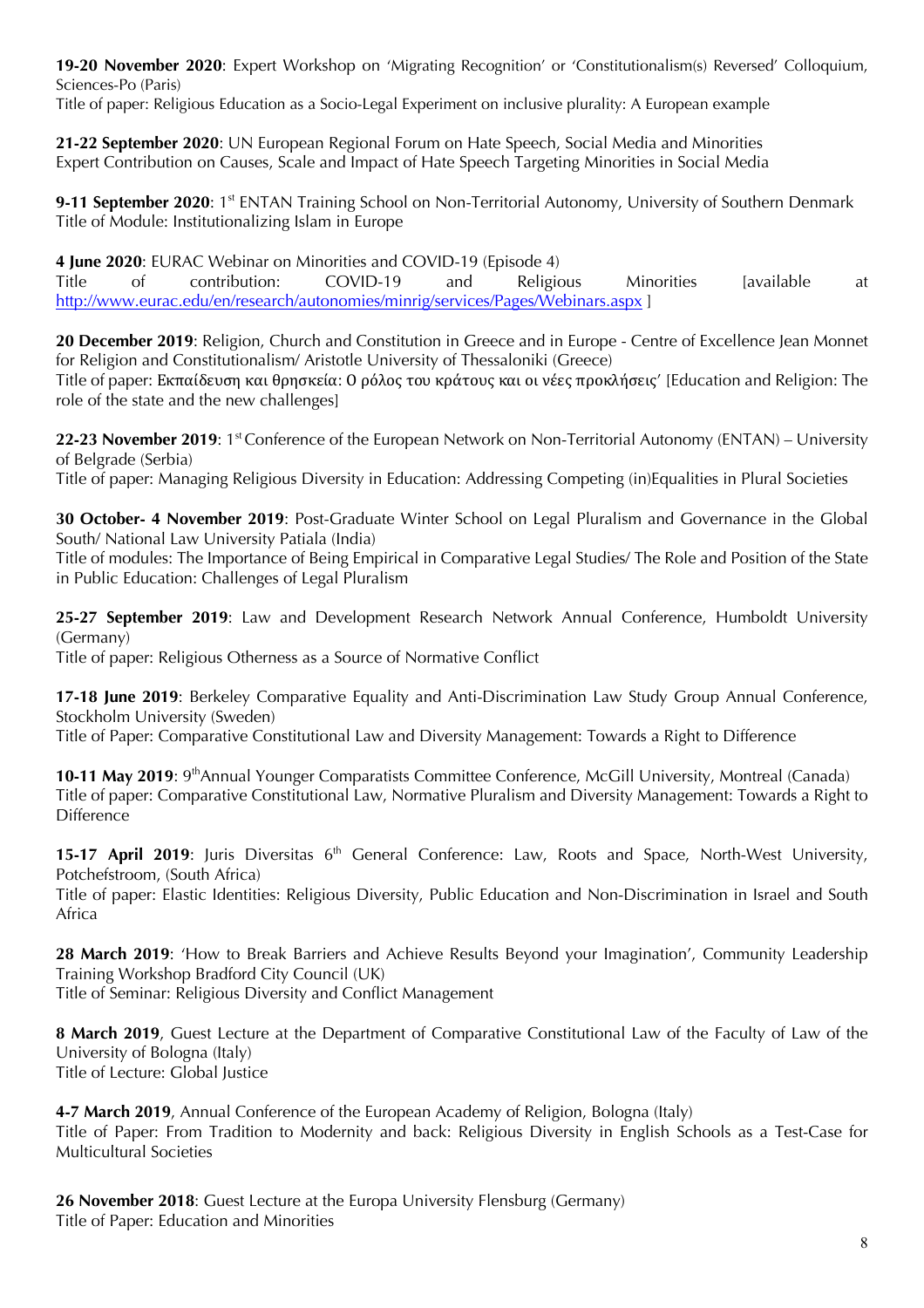**17-23 September 2018**: Summer School on Comparative Law in the Age of Globalization, Università degli Studi di Campania Luigi Vanvitelli, Vatolla/ Italy

Trainer & Invited Speaker on *New Trends in Comparative Legal Scholarship in the North-South Debate*

**12-14 September 2018**: 5<sup>th</sup> ICLARS Conference: Living Together in Diversity: Strategies from Law and Religion, Pontifical Catholic University, Rio de Janeiro/Brazil Title of Paper: Faith-based education and equality: Towards an education of prejudice? – The example of faith schools in England

**11-12 June 2018**: Berkeley Comparative Equality and Anti-Discrimination Law Study Group Annual Conference 2018, Faculty of Law, University of Melbourne/ Australia

Title of paper: Faith-based education and equality: Towards an education of prejudice? – The example of faith schools in England

**23 April 2018**: International Association for the Protection of Religious Liberty/ Expert Contribution on the theme of 'Educators' Ways to Stop Discrimination and Extremism that affect the practice of Freedom of Religion and Conscience', Faculty of Law, University of Complutense, Madrid/ Spain

**20 April 201**8: Guest Lecture at the Faculty of Law University of Fribourg/ Switzerland Topic: Law and Religion in Public Education: Religious Freedom, Equality and Education in Multicultural Settings

**10-17 January 2018**: National Law University Delhi/India – Winter School on Methodological Challenges of Comparative Law and Issues of Identity Formation – Trainer & Invited Speaker

**26-28 October 2017**: American Society of Comparative Law, American University Washington/ USA – Panel Convenor and presenter

Title of Panel: Challenging State Law: Religious communities as norm entrepreneurs in comparative perspective Title of Paper: The Unfinished Education: Religion, Education and Power Struggles in multicultural Israel

**18-21 September 2017**: European Association for the Study of Religions (EASR) Annual Conference on Communicating Religion, University of Leuven/Belgium

Title of paper: Faith Education in Britain: A normative pluralist scenario in the making

**14-16 June 2017**: Berkeley Comparative Equality Conference, Trinity College Dublin/Ireland Title of Paper: Elastic Identities: Religious Diversity, Public Education and Non-discrimination in Israel and South Africa

**4-5 March 2017**: Applying Non-Discrimination Law, Aristotle Faculty of Law, University of Thessaloniki/Greece Title of Paper: Religious Visibility and Non-discrimination: A paradigm shift?

**15 December 2016**: Guest Lecture at the Faculty of Law, Martin Luther University, Halle/Germany Title of Paper: Post-multiculturalism and the Rise of culture in Europe

**23-25 November 2016**: AIDLR Global Summit on Religion, Peace and Security, Palais des Nations, Geneva/Switzerland

Title of Paper: Education Towards Religious Diversity: A Global Agenda

**22 November 2016**: Guest Lecture at the Max Planck Institute Law and Anthropology Halle, Germany Title of Paper: Plural Public Education in Israel: For Equal or Different Student?

**9-11 November 2016**: International Conference on the Promotion of National Minorities by their 'mother countries' in Central and Eastern Europe in the 20<sup>th</sup> and 21<sup>st</sup> century, Bundesinstitut für Kultur and Geschichte der Deutschen im östlichen Europa/ Berlin, Germany

Title of Expert Report: Dual Citizenship and Minority Protection: Post-Modern Ethos or Cultural Sensitivities?

**3-7 September 2016**: Summer School on Comparative Law in the global age: Theoretical and practical challenges, Second University of Naples, Italy

Title of Module: Multiculturalism and Post-Multiculturalism in Europe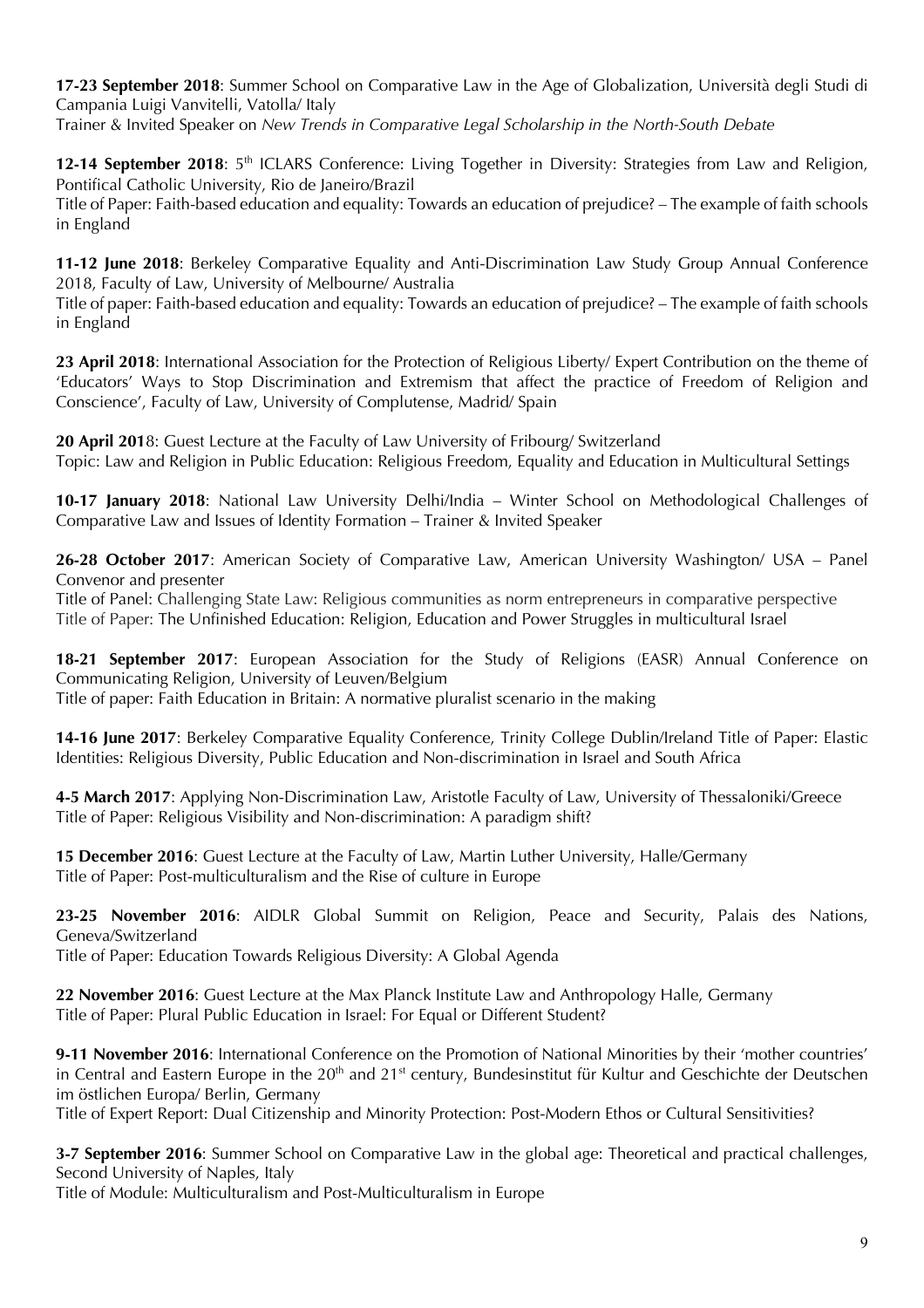**25-29 July 2016**: Doctoral Summer School on Legal Pluralism and Human Rights, Luzern, UNILU/ Switzerland Title of Module: Religious Symbols in Europe

**21-22 March 2016**: The Intercultural State: A new EUtopia?, University of Bologna, Ravenna, Italy Title of Paper: 'Post- Multiculturalism in Europe'

**15-17 July 2015**: Fifteenth International Conference on Diversity in Organizations, Community and Nations: Affirming Diversity for Social and Educational Justice, University of Hong Kong, Hong Kong, China Title of Paper: 'Education rights and freedom of religion: The "clash of civilizations" in (post)-multicultural learning spaces in Europe'

**29-30 April 2014**: International Conference on Religion and Spirituality in Society,

University of Heredia, Costa Rica

Title of Paper: 'Learning within Faith or Faith within Learning? Constructing the web of post-multiculturalism in public schools'

**7-10 January 2013**: International Conference on Migration and Well-Being: Research Frontiers, Tel Aviv University, Israel

Title of Paper: 'Education and children of immigrants in Western Europe: How much religious diversity for the public school classrooms?'

**5-6 July 2012**: The Contribution of Families to Peace, Human Development and Prosperity, GIIA Youth Leadership Programme, ILO/UN, Geneva, Switzerland

Title of Paper: 'Can the World Faiths Provide a Pattern and Incentive for a Culture of Peace Rooted in Family Ethics?'

**23 - 25 February 2012**: 'The Competing Claims of Law and Religion: Who Should Influence Whom?', Pepperdine University School of Law, Malibu, USA Title of Paper: 'Religious Diversity and Education in Multicultural Societies: Possibilities and Impossibilities in the European Continent'

**29 September 2011- 01 October 2011**: 5th Warsaw Seminar on Human Rights, National School of Public Administration, Warsaw, Poland Title of Paper: Minority Issues and the Experience with Enlargement

**18-20 April 2011**: Human Rights Education in Diversity -HREID Conference 2011, North-West University, Potchefstroom, South Africa Title of Paper: Religious Diversity in Public Education: A Comparative European Perspective

**10-12 February 2010**: 'Negotiating and Accommodating Religious Identity in Public Arena: Comparing Indian and European Experiences with Special Reference to Muslim Minorities', Centre for West Asian Studies, Jamia Millia Islamia, New Delhi, India Title of paper: 'Religion and the Constitutional Order: De-Constructing State Neutrality in Germany and Turkey'

**15-16 October 2009:** 'Cosmopolitan Justice and its discontents', Oslo University, Norway Title of paper: 'Religion and constitutional reform in Turkey: From Islamic Governance to Good Governance?'

**17-19 June 2009**: 'Patterns of Change in the Global System', 8th METU Conference Ankara, Turkey Title of paper: 'EU Constitutionalization in Turkey: Challenges and Limits of Post-Islamic Governance'

**8-9 May 2009**: 'Enlargement – Five Years After', Central European University, Budapest, Hungary Title of paper: 'Exporting tolerance from the EU: Turkey's Europeanization'

**25 September 2008**: 'Recent Developments and Future Challenges in Ethnic Relations Law', Guest Lecture at Audentes International University, Tallinn, Estonia Title of paper: 'Recent Developments in Ethnic Relations Law'

**5-6 September 2008**: 'European Integration between the Present and the Past', International